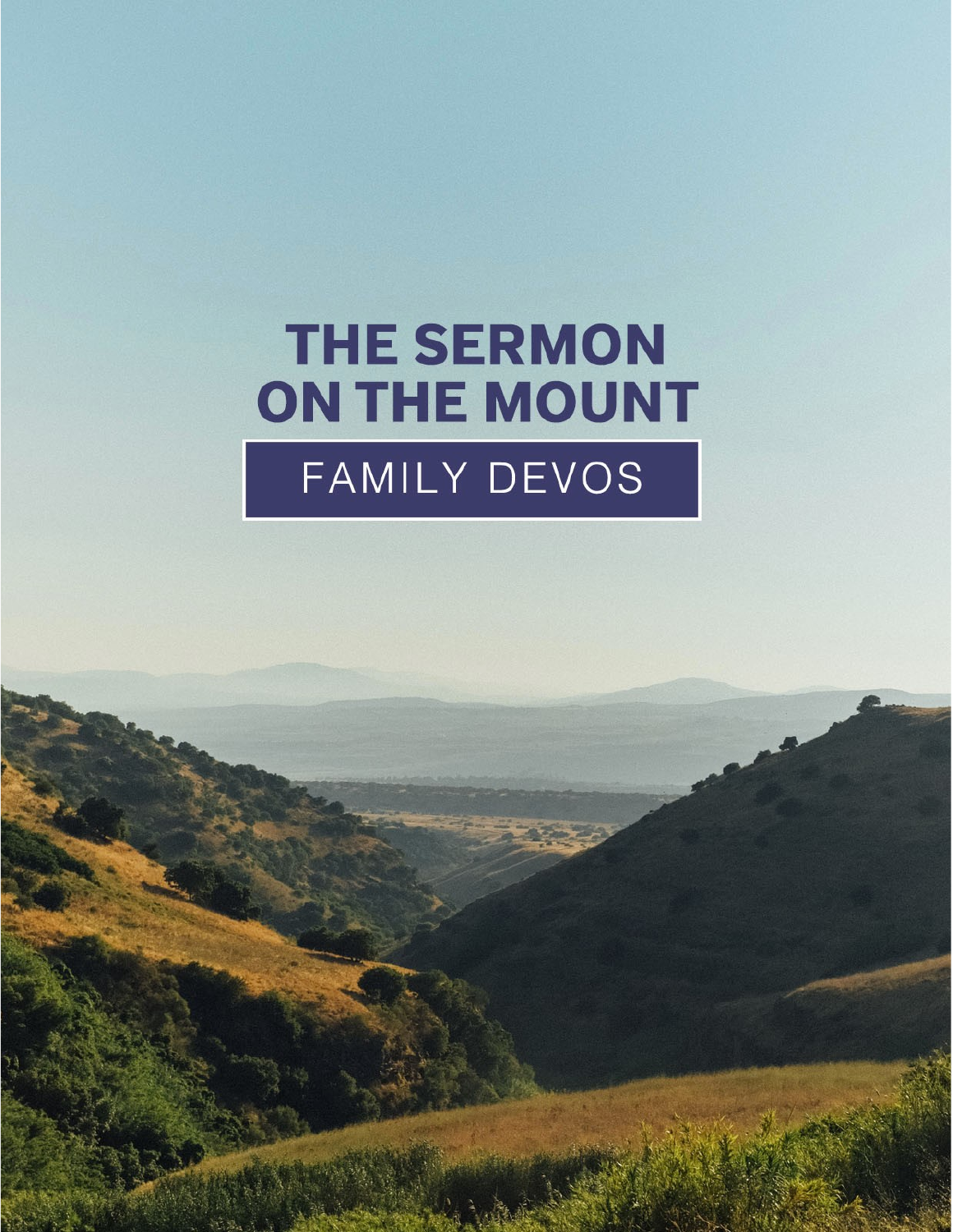## **Ask, Seek, Knock**

## **Scripture:** Matthew 7:7-12 (See also Luke 11:5-13)

#### **Memory Verse:** Matthew 7:7

"Ask, and it will be given to you; seek, and you will find; knock, and it will be opened to you."

## **For My Family:**

Jesus once again brings us back to the topic of prayer. We already learned about how to pray and how not to pray (6:5-13), but Jesus calls us a step further in this passage by telling us to persevere in our prayers. In other words, Jesus calls us to pray and keep praying. We were warned about those who use vain repetitions to try to get God to do things for them, but that is not what Jesus is talking about here. Consider the parable in Luke 11:5-8. A man went and knocked on his neighbor's door in the middle of the night asking for some bread. The neighbor told him to leave since his whole family was asleep and he didn't want to wake them, but the man kept knocking and kept asking. Finally, the man's persistence was rewarded. The neighbor got up and gave him bread just to get rid of him!

That neighbor was clearly annoyed. He didn't get up and give the man bread because they were friends, but because the man kept knocking. Jesus tells us to be like that man knocking on his neighbor's door. Don't ask only once. Don't seek once. Don't knock once. God is instructing us to keep asking, keep seeking, and keep knocking. If you pray for something and don't see an answer to your prayer, don't be discouraged, keep praying!

But don't think that God is like that annoyed neighbor who just grants our request to get us to stop bothering Him. That's not who God is at all! He is a good and perfect Father who loves to give good gifts to His children. We are promised that when we keep asking, it will be given, that when we keep seeking we will find, and when we keep knocking, it will be opened. When we continue to come to God it shows Him that we trust Him and believe His promises. Sometimes God doesn't grant our request right away because He wants to grow our faith. At other times we may even ask for things that would be harmful for us! But if we ask for something harmful, like a scorpion or a stone, when we really need something else, God knows what we have need of before we ask, and graciously gives us what we really need instead of what we thought we needed.

"Therefore whatever you want men to do to you, do also to them, for this is the Law and the Prophets." Jesus sums up everything He has been teaching in this verse. Remember, He was being accused of coming to destroy the Law and the Prophets, but He actually came to fulfill it. It had been taught that you should NOT do to others what you do NOT want them to do to you, but Jesus calls us to action. We can't be followers of Jesus by simply NOT doing things. Love does things, not to be seen and praised by others, but to bring glory to our Father in heaven. How do you want others to treat you? Go and treat them the same.